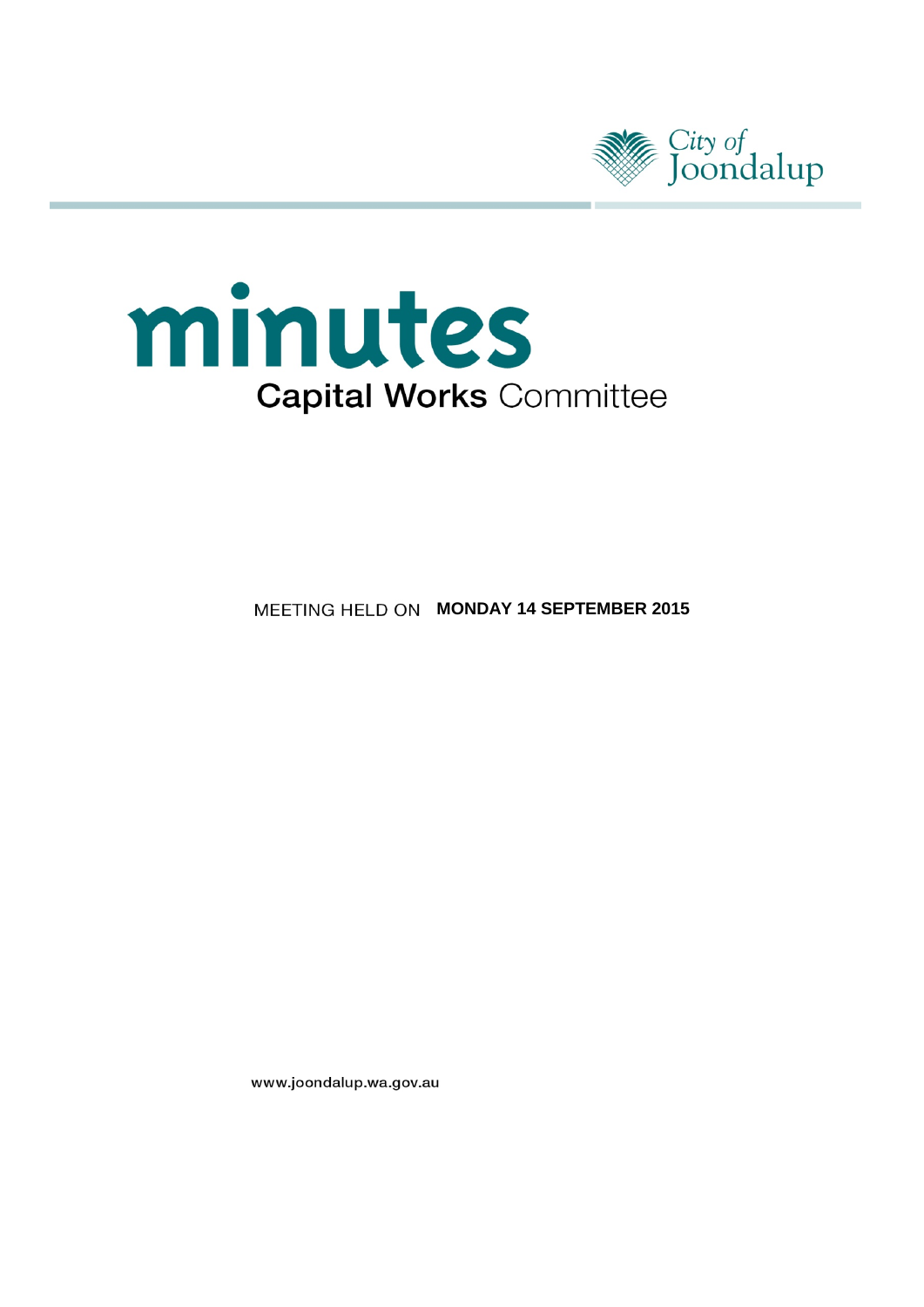## **TABLE OF CONTENTS**

| Item No.       | <b>Title</b>                                                                   | Page No. |
|----------------|--------------------------------------------------------------------------------|----------|
|                | <b>Declaration of Opening</b>                                                  | 3        |
|                | <b>Declarations of Interest</b>                                                | 3        |
|                | Apologies/Leave of absence                                                     | 4        |
|                | <b>Confirmation of Minutes</b>                                                 | 4        |
|                | Announcements by the Presiding Member without discussion                       | 4        |
|                | Identification of matters for which the meeting may be closed to<br>the public | 4        |
|                | <b>Petitions and deputations</b>                                               | 4        |
|                | <b>Reports</b>                                                                 | 5        |
| 1              | Update on 2014-15 Capital Works Program - [102496]                             | 5        |
| $\overline{2}$ | Bi-Monthly Capital Works Project Reports - [102496]                            | 8        |
| 3              | Capital Works Committee Project Reporting for 2015-16 - [102496]               | 12       |
| 4              | Update on 2015-16 Capital Works Program - [102496]                             | 16       |
|                | <b>Urgent Business</b>                                                         | 19       |
|                | Motions of which previous notice has been given                                | 19       |
|                | <b>Requests for Reports for future consideration</b>                           | 19       |
|                | <b>Closure</b>                                                                 | 19       |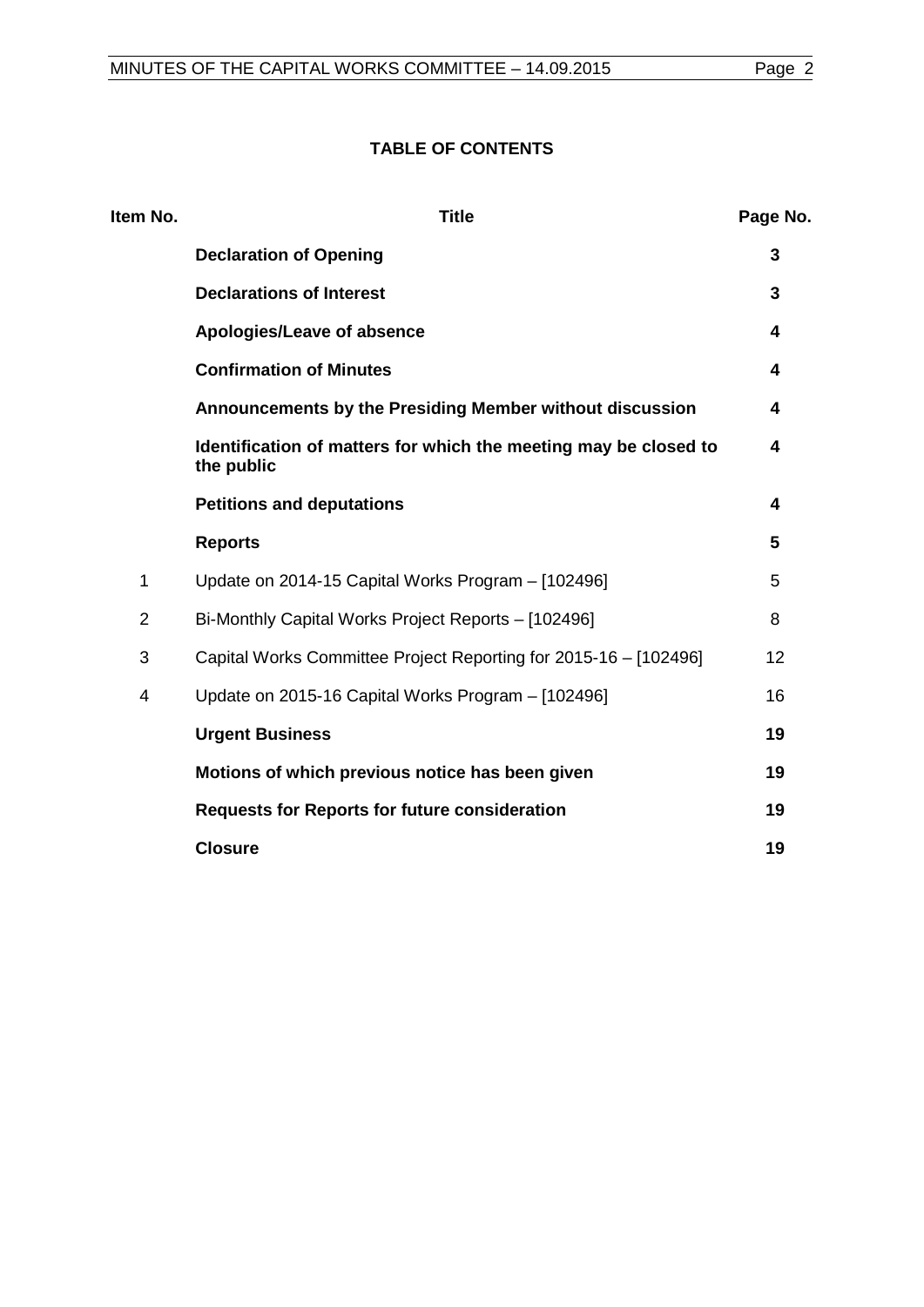# **CITY OF JOONDALUP**

#### **MINUTES OF THE CAPITAL WORKS COMMITTEE MEETING HELD IN CONFERENCE ROOM 2, JOONDALUP CIVIC CENTRE, BOAS AVENUE, JOONDALUP ON MONDAY 14 SEPTEMBER 2015.**

## **ATTENDANCE**

### **Committee Members**

Cr Kerry Hollywood *Presiding Member* Mayor Troy Pickard Cr Geoff Amphlett, JP Cr Brian Corr Cr Christine Hamilton-Prime Cr Teresa Ritchie, JP

### **Officers**

| Mr Mike Tidy      | <b>Director Corporate Services</b>      |
|-------------------|-----------------------------------------|
| Mr Nico Claassen  | <b>Director Infrastructure Services</b> |
| Mr Brad Sillence  | Manager Governance                      |
| Mrs Lesley Taylor | Governance Officer                      |

From 5.52pm

## <span id="page-2-0"></span>**DECLARATION OF OPENING**

The Presiding Member declared the meeting open at 5.50pm.

## <span id="page-2-1"></span>**DECLARATIONS OF INTEREST**

#### **Disclosure of Financial / Proximity Interest**

Nil.

#### **Disclosure of interest affecting impartiality**

Elected Members (in accordance with Regulation 11 of the *Local Government [Rules of Conduct] Regulations 2007)* and employees (in accordance with the Code of Conduct) are required to declare any interest that may affect their impartiality in considering a matter. This declaration does not restrict any right to participate in or be present during the decision-making process. The Elected Member/employee is also encouraged to disclose the nature of the interest.

| <b>Name/Position</b>      | Cr Teresa Ritchie, JP.                                          |  |  |  |  |
|---------------------------|-----------------------------------------------------------------|--|--|--|--|
| <b>Item No./Subject</b>   | Item 3 – Capital Works Committee Project Reporting for 2015-16. |  |  |  |  |
| <b>Nature of interest</b> | Interest that may affect impartiality.                          |  |  |  |  |
| <b>Extent of Interest</b> | which is<br>Cr Ritchie resides near Timberlane Park hall        |  |  |  |  |
|                           | approximately 400 metres away.                                  |  |  |  |  |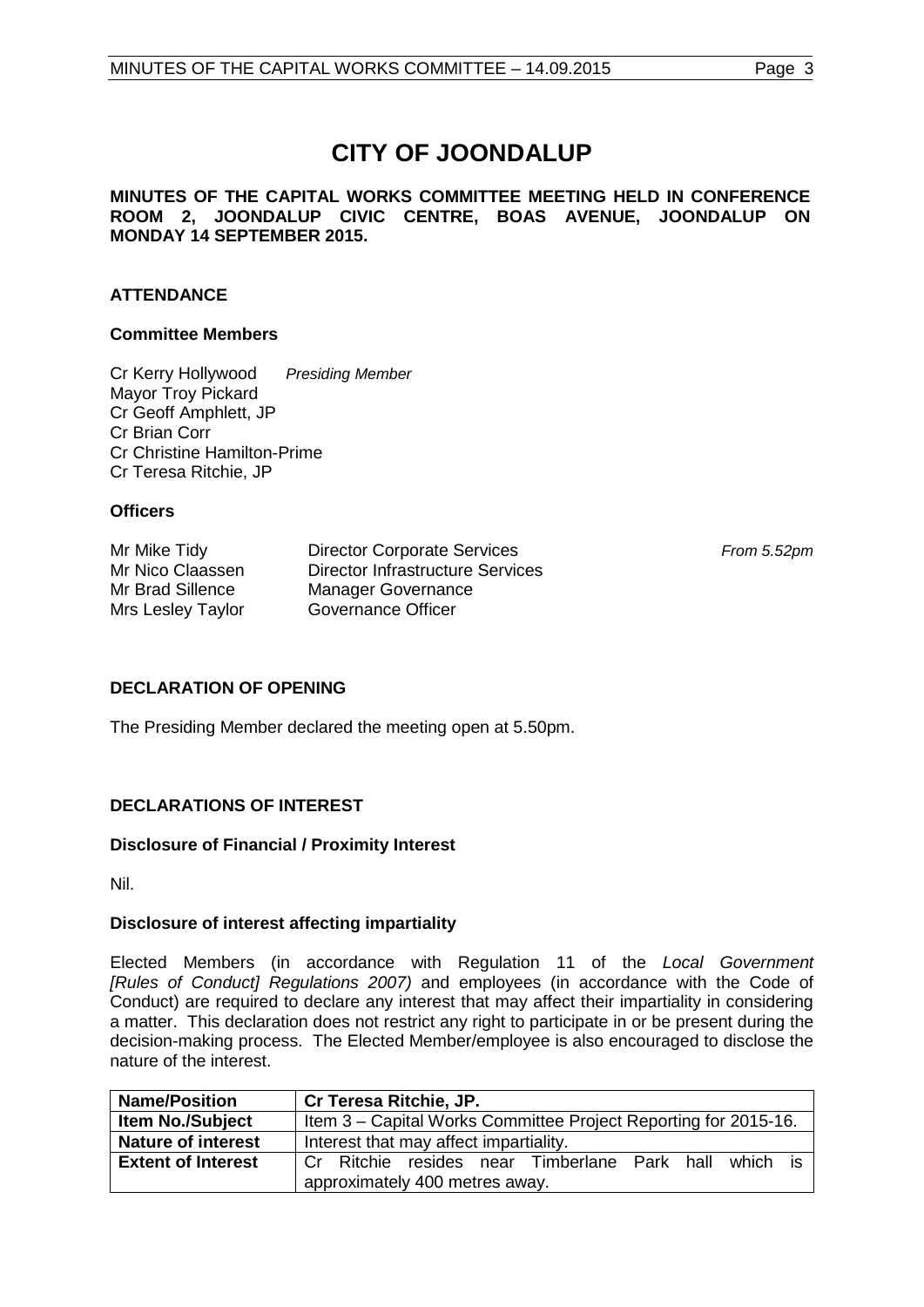#### <span id="page-3-0"></span>**APOLOGIES/LEAVE OF ABSENCE**

### **Apology**

Cr Philippa Taylor.

#### **Leave of Absence previously approved**

Cr Liam Gobbert 15 September 2015.

#### <span id="page-3-1"></span>**CONFIRMATION OF MINUTES**

#### MINUTES OF THE CAPITAL WORKS COMMITTEE HELD 2 JUNE 2015

**MOVED Cr Amphlett, SECONDED Mayor Pickard that the minutes of the meeting of the Capital Works Committee held on 2 June 2015 be confirmed as a true and correct record.**

#### **The Motion was Put and CARRIED (6/0)**

**In favour of the Motion:** Cr Hollywood, Mayor Pickard, Crs Amphlett, Corr, Hamilton-Prime and Ritchie.

#### <span id="page-3-2"></span>**ANNOUNCEMENTS BY THE PRESIDING MEMBER WITHOUT DISCUSSION**

Nil.

### <span id="page-3-3"></span>**IDENTIFICATION OF MATTERS FOR WHICH THE MEETING MAY BE CLOSED TO THE PUBLIC**

In accordance with Clause 5.2 of the City's *Meeting Procedures Local Law 2013*, this meeting was not open to the public.

## <span id="page-3-4"></span>**PETITIONS AND DEPUTATIONS**

Nil.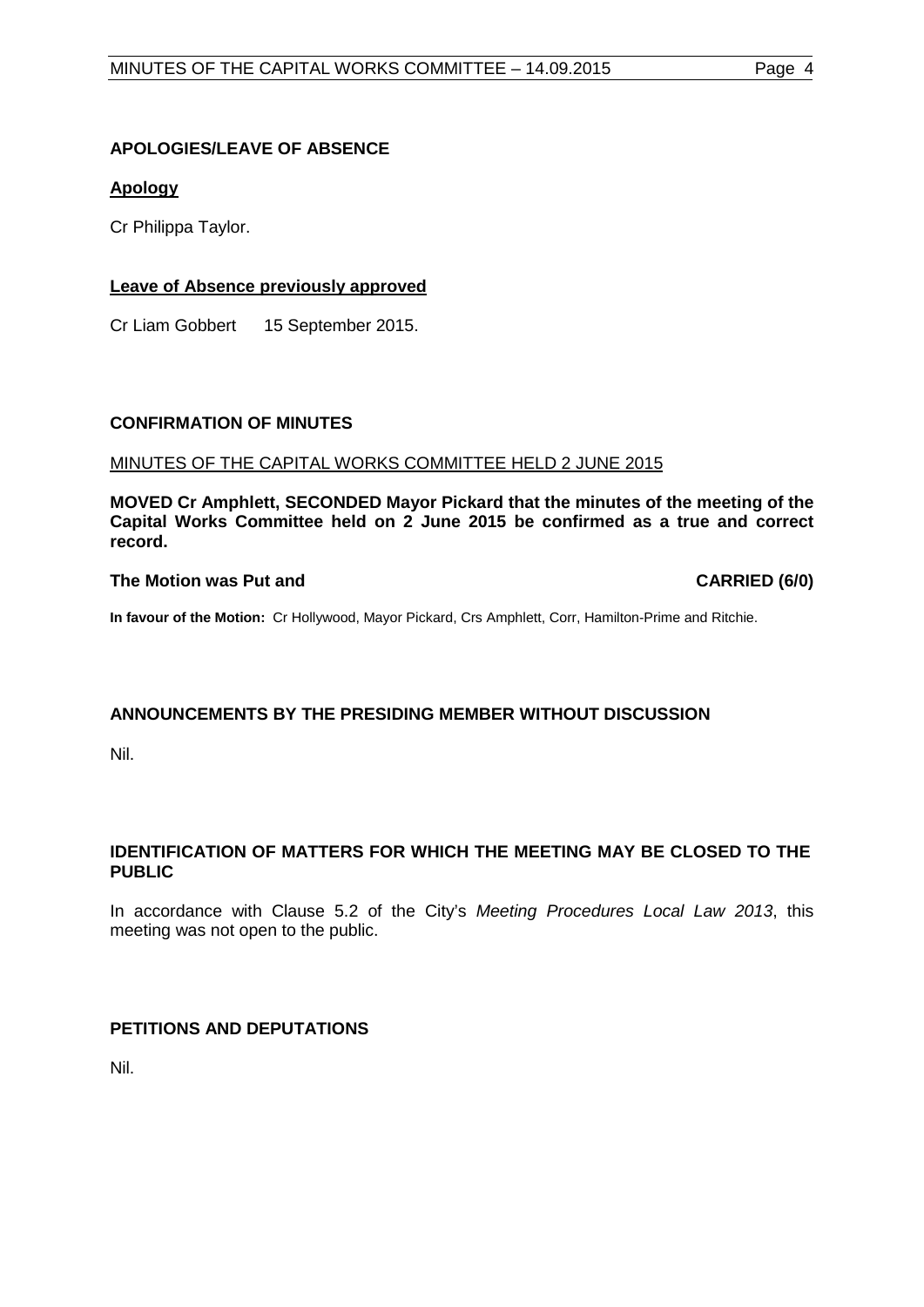<span id="page-4-0"></span>**REPORTS**

<span id="page-4-1"></span>

| <b>ITEM1</b>                          | <b>UPDATE ON 2014-15 CAPITAL WORKS PROGRAM</b>                                                                                                         |
|---------------------------------------|--------------------------------------------------------------------------------------------------------------------------------------------------------|
| <b>WARD</b>                           | All                                                                                                                                                    |
| <b>RESPONSIBLE</b><br><b>DIRECTOR</b> | Mr Nico Claassen<br><b>Infrastructure Services</b>                                                                                                     |
| <b>FILE NUMBER</b>                    | 102496, 101515                                                                                                                                         |
| <b>ATTACHMENT</b>                     | Attachment 1<br>Capital Works Project Report 2014-15                                                                                                   |
| <b>AUTHORITY / DISCRETION</b>         | Information - includes items provided to Council for<br>information purposes only that do not require a decision of<br>Council (that is for 'noting'). |

### **PURPOSE**

For the Capital Works Committee to note the update on the *2014-15 Capital Works Program*.

#### **EXECUTIVE SUMMARY**

The Capital Works Project Report for the 2014-15 program, as at 30 June 2015 is attached (Attachment 1 refers).

*It is therefore recommended that the Capital Works Committee NOTES the report on the Capital Works Projects for 2014-15 as at 30 June 2015 forming Attachment 1 to this Report.*

#### **BACKGROUND**

At its meeting held on 15 May 2012 (CJ094-05/12 refers), Council resolved in part, to establish a Capital Works Committee to:

- *oversee the monthly progress of the City's annual Capital Works Program and review of the City's Five Year Capital Works Program*
- *oversee the long term planning of major capital works projects not being the role of a Council Committee established for such purposes*
- *consider recommendations to modify the City's Capital Works.*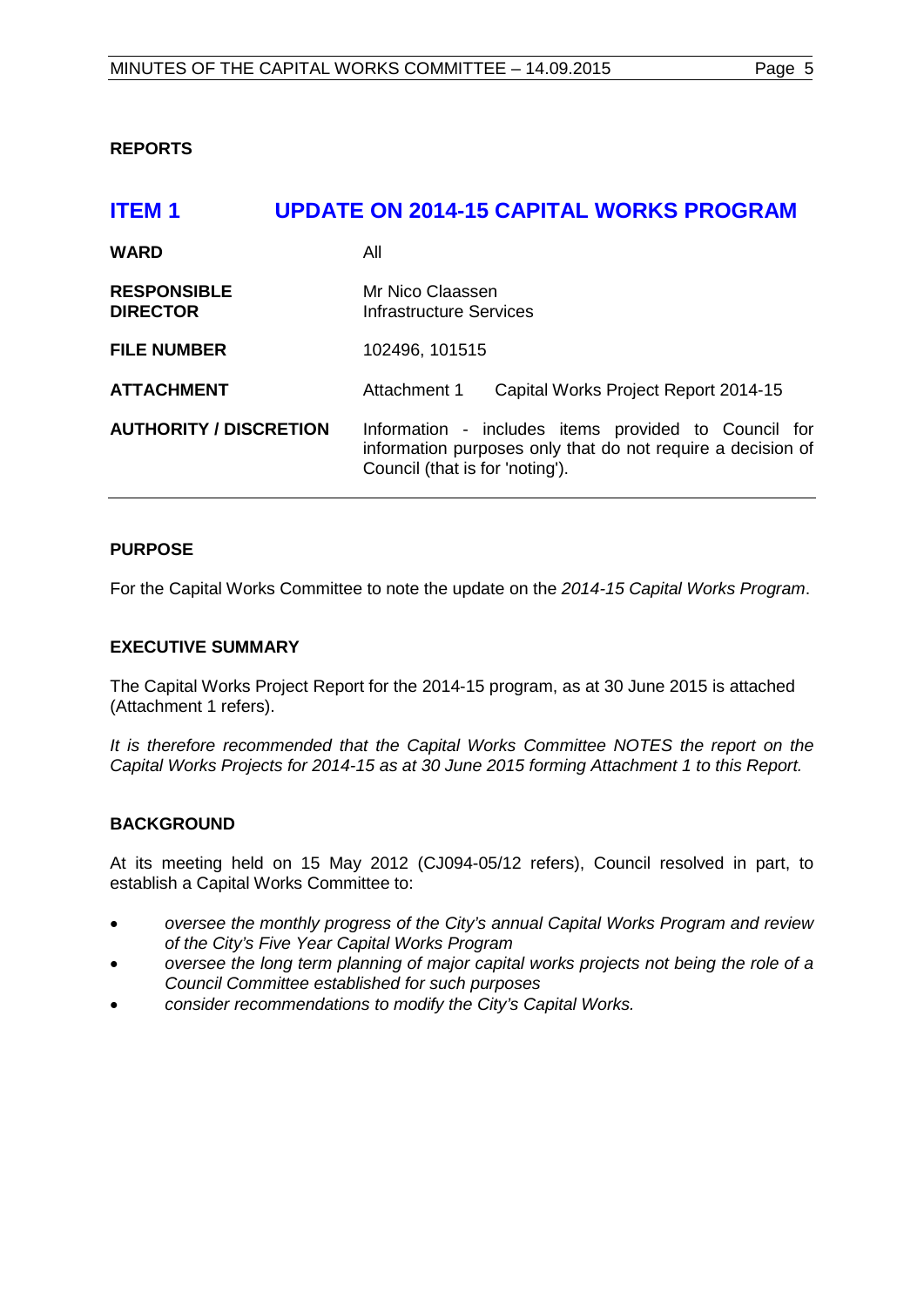#### **DETAILS**

The Capital Works Project Report for the 2014-15 program as at 30 June 2015, is provided at Attachment 1.

#### **Issues and options considered**

Not applicable.

#### **Legislation / Strategic Community Plan / policy implications**

| Legislation | Sections 5.17 and 6.8 of the Local Government Act 1995. |
|-------------|---------------------------------------------------------|
|             |                                                         |

A committee cannot make decisions, on behalf of the Council, that require an absolute majority decision (section 5.17 of the *Local Government Act 1995)*, in which case, and in accordance with Section 6.8 of the *Local Government Act 1995,* includes approving expenditure not included in the City's Annual Budget. The Capital Works Committee could only recommend to the Council to approve or modify capital works projects.

#### **Strategic Community Plan**

| Key theme        | <b>Financial Sustainability.</b> |  |  |
|------------------|----------------------------------|--|--|
| <b>Objective</b> | Major project delivery.          |  |  |

- **Strategic initiative Mot applicable.**
- **Policy** Not applicable.

#### **Risk management considerations**

Not applicable.

#### **Financial / budget implications**

Not applicable.

#### **Regional significance**

Not applicable.

#### **Sustainability implications**

Not applicable.

#### **Consultation**

Not applicable.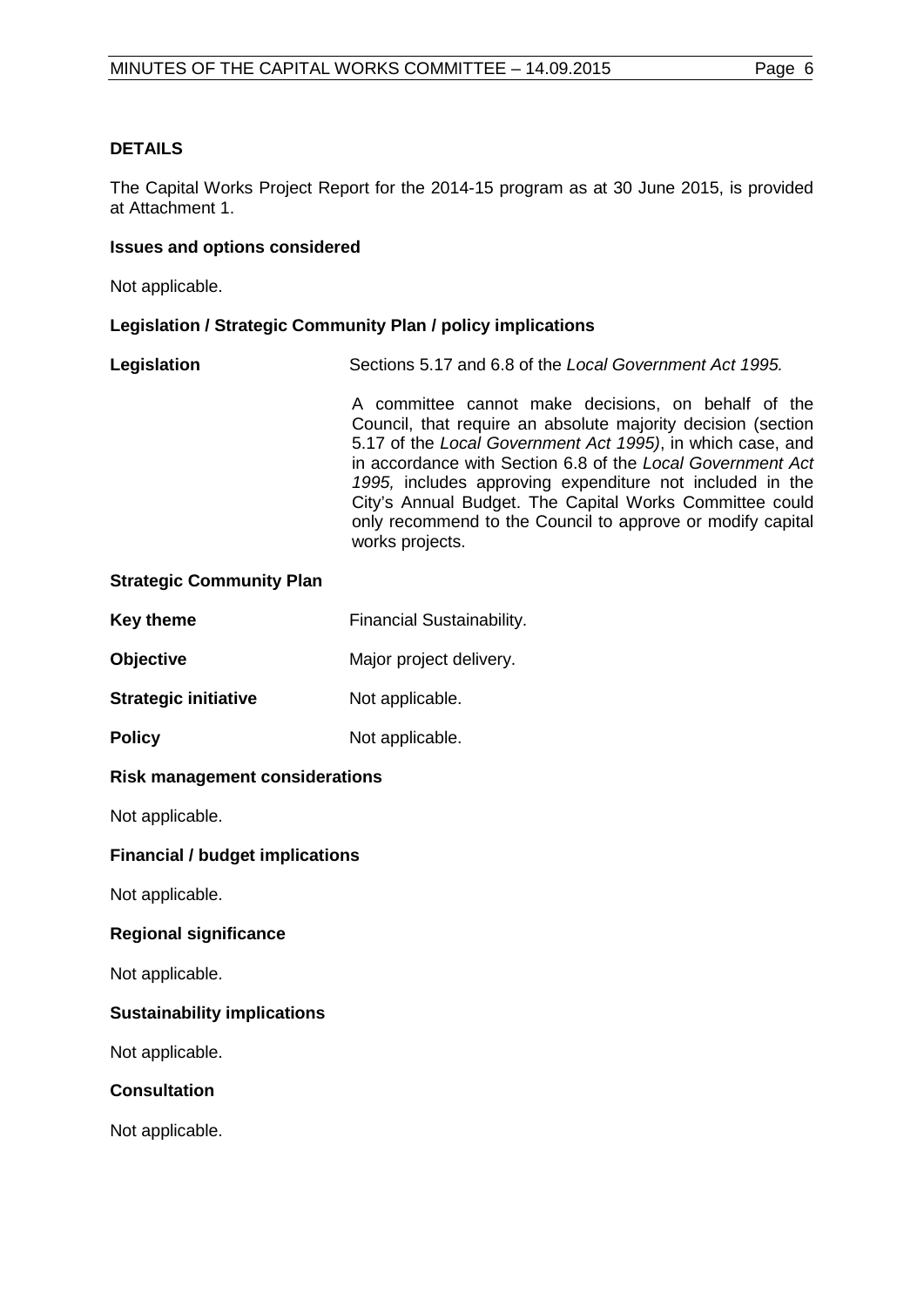### **COMMENT**

The Capital Works Project Report for the 2014-15 program provides an update on the capital works activities undertaken as at 30 June 2015.

#### **VOTING REQUIREMENTS**

Simple Majority.

*The Director Corporate Services entered the room at 5.52pm.*

**MOVED Cr Amphlett, SECONDED Cr Hamilton-Prime that the Capital Works Committee NOTES the report on the Capital Works Projects for 2014-15 as at 30 June 2015 forming Attachment 1 to this Report.**

#### **The Motion was Put and CARRIED (6/0)**

**In favour of the Motion:** Cr Hollywood, Mayor Pickard, Crs Amphlett, Corr, Hamilton-Prime and Ritchie.

*Appendix 1 refers*

*To access this attachment on electronic document, click here: [Attach1agnCWC140915.pdf](http://www.joondalup.wa.gov.au/files/committees/CWOC/2015/Attach1agnCWC140915.pdf)*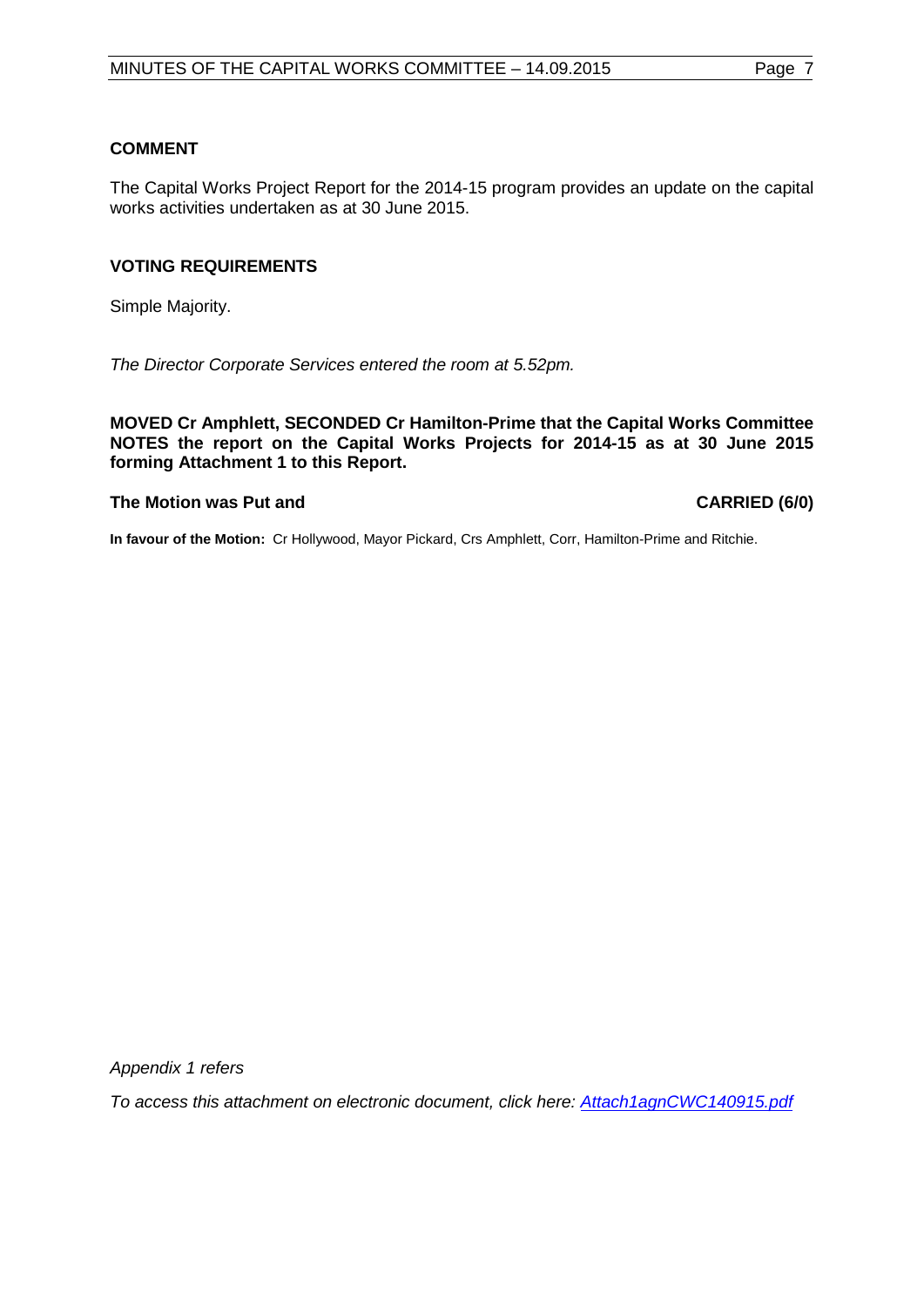<span id="page-7-0"></span>

| <b>ITEM 2</b>                         | <b>BI-MONTHLY</b><br><b>REPORTS</b> |                                                                                                                                                                      | <b>CAPITAL</b> |         | <b>WORKS</b>                                                                                                                                                                                                                                                                                                                                                          | <b>PROJECT</b> |  |
|---------------------------------------|-------------------------------------|----------------------------------------------------------------------------------------------------------------------------------------------------------------------|----------------|---------|-----------------------------------------------------------------------------------------------------------------------------------------------------------------------------------------------------------------------------------------------------------------------------------------------------------------------------------------------------------------------|----------------|--|
| <b>WARD</b>                           |                                     | All                                                                                                                                                                  |                |         |                                                                                                                                                                                                                                                                                                                                                                       |                |  |
| <b>RESPONSIBLE</b><br><b>DIRECTOR</b> |                                     | Mr Nico Claassen<br><b>Infrastructure Services</b>                                                                                                                   |                |         |                                                                                                                                                                                                                                                                                                                                                                       |                |  |
| <b>FILE NUMBER</b>                    |                                     | 102496, 101515                                                                                                                                                       |                |         |                                                                                                                                                                                                                                                                                                                                                                       |                |  |
| <b>ATTACHMENTS</b>                    |                                     | Attachment 1<br><b>Attachment 2</b><br>Attachment 3<br>Attachment 4<br>Attachment 5<br>Attachment 6<br>Attachment 7<br>Attachment 8<br>Attachment 9<br>Attachment 10 |                | Parking | Broadbeach/Flinders Park Upgrades<br><b>Seacrest Park Floodlighting</b><br>Ocean Reef Road Dualling<br><b>Whitfords Avenue Dualling</b><br>Joondalup City Centre Lighting<br>Iluka Sports Centre Refurbishment<br><b>Bramston Park Facility</b><br>Multi Storey Car Park - Boas Avenue<br>Marmion Angling and Aquatic Club<br><b>Synthetic Hockey Project Warwick</b> |                |  |
| <b>AUTHORITY / DISCRETION</b>         |                                     | Information - includes items provided to Council for<br>information purposes only that do not require a decision of<br>Council (that is for 'noting').               |                |         |                                                                                                                                                                                                                                                                                                                                                                       |                |  |

#### **PURPOSE**

For the Capital Works Committee to note the bi-monthly project status reports for capital works projects.

#### **EXECUTIVE SUMMARY**

At the Capital Works Committee meeting held on 5 August 2014 the Committee determined which capital works project reports were required and the frequency of reporting. The bimonthly project reports are attached (Attachments 1-10 refer).

*It is therefore recommended that the Capital Works Committee NOTES the:* 

- *1 bi-monthly capital works project reports forming Attachments 1-10 to this Report;*
- *2 Broadbeach/Flinders Park Upgrade and the Seacrest Park Floodlighting projects and that no further status reports will be provided for these projects.*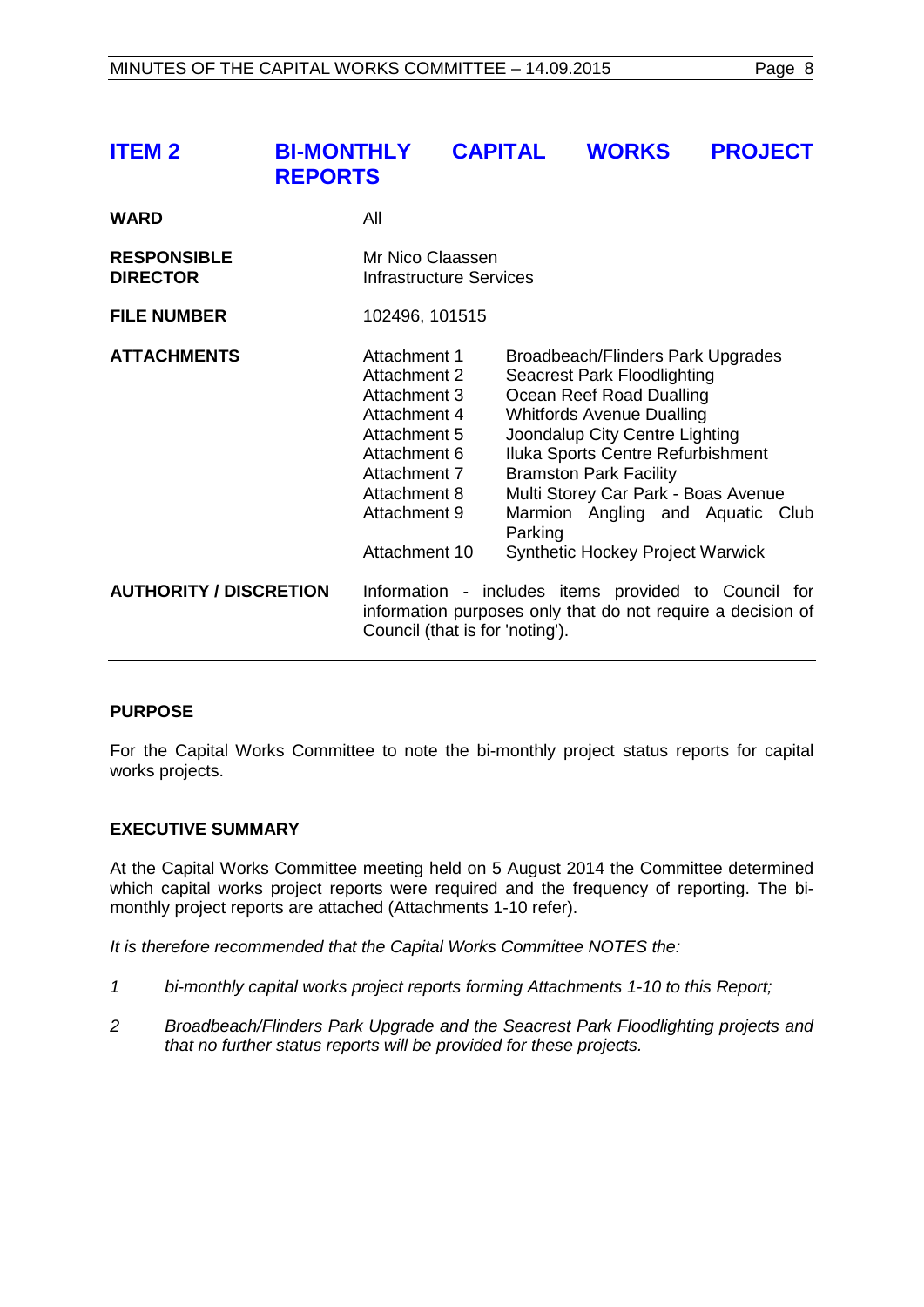### **BACKGROUND**

At its meeting held on 5 August 2014 the Capital Works Committee requested that the following project reports from the *2014-15 Capital Works Program* be provided on a bi-monthly basis:

- Broadbeach/Flinders Park Upgrades.
- Seacrest Park Floodlighting.
- Iluka District Open Space sports lighting upgrade.
- Entry Statements Joondalup Drive.
- Shenton Avenue Landscaping.
- Ocean Reef Road Dualling.
- Whitfords Avenue Dualling.
- Joondalup City Centre Lighting.
- Iluka Sports Centre Refurbishment.
- Bramston Park Facility.
- Multi-storey Car Park Boas Avenue.
- Marmion Angling and Aquatic Club Parking.
- Synthetic Hockey Project Warwick.
- Delamere Park Construction.
- Otago Park sump beautification.

The following projects which required bi-monthly project reports have now been completed and the final report was presented to the Capital Works Committee meeting held on 7 October 2014:

- Entry Statements Joondalup Drive.
- Shenton Avenue Landscaping.
- Delamere Park Construction.

The following project which required a bi-monthly project report has now been completed and the final report was presented to the Capital Works Committee held on 3 February 2015:

• Iluka District Open Space – sports lighting upgrade.

The following project which required a bi-monthly project report has now been completed and the final report was presented to the Capital Works Committee meeting held on 7 April 2015:

• Otago Park – sump beautification.

#### **DETAILS**

A summary of the projects and their current status is detailed in the bi-monthly project reports forming Attachments 1-10 to this Report.

The following projects which required a bi-monthly project report have now been completed and no further reports will be presented to the Capital Works Committee:

- Broadbeach/Flinders Park Upgrades.
- Seacrest Park Floodlighting.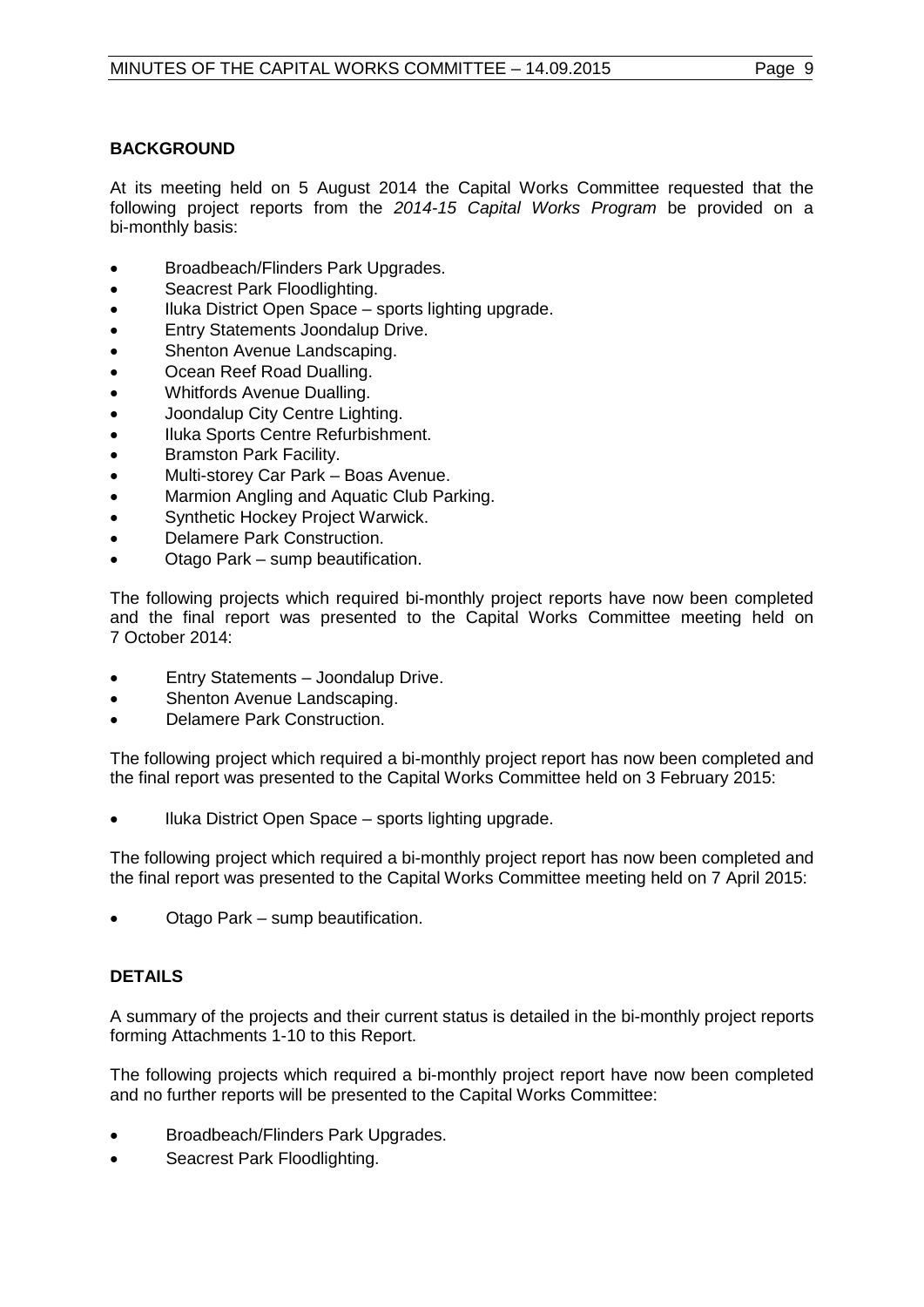#### **Issues and options considered**

Not applicable.

### **Legislation / Strategic Community Plan / policy implications**

## **Legislation** Sections 5.17 and 6.80 of the *Local Government Act 1995.*

A committee cannot make decisions, on behalf of the Council, that require an absolute majority decision (section 5.17 of the *Local Government Act 1995)*, in which case, and in accordance with Section 6.8 of the *Local Government Act 1995,* includes approving expenditure not included in the City's Annual Budget. The Capital Works Committee could only recommend to the Council to approve or modify capital works projects.

#### **Strategic Community Plan**

| <b>Key theme</b> | <b>Financial Sustainability.</b> |
|------------------|----------------------------------|
|------------------|----------------------------------|

- **Objective** Major project delivery.
- **Strategic initiative Mot applicable.**
- **Policy** Not applicable.

#### **Risk management considerations**

Not applicable.

#### **Financial / budget implications**

Not applicable.

#### **Regional significance**

Not applicable.

#### **Sustainability implications**

Not applicable.

#### **Consultation**

Not applicable.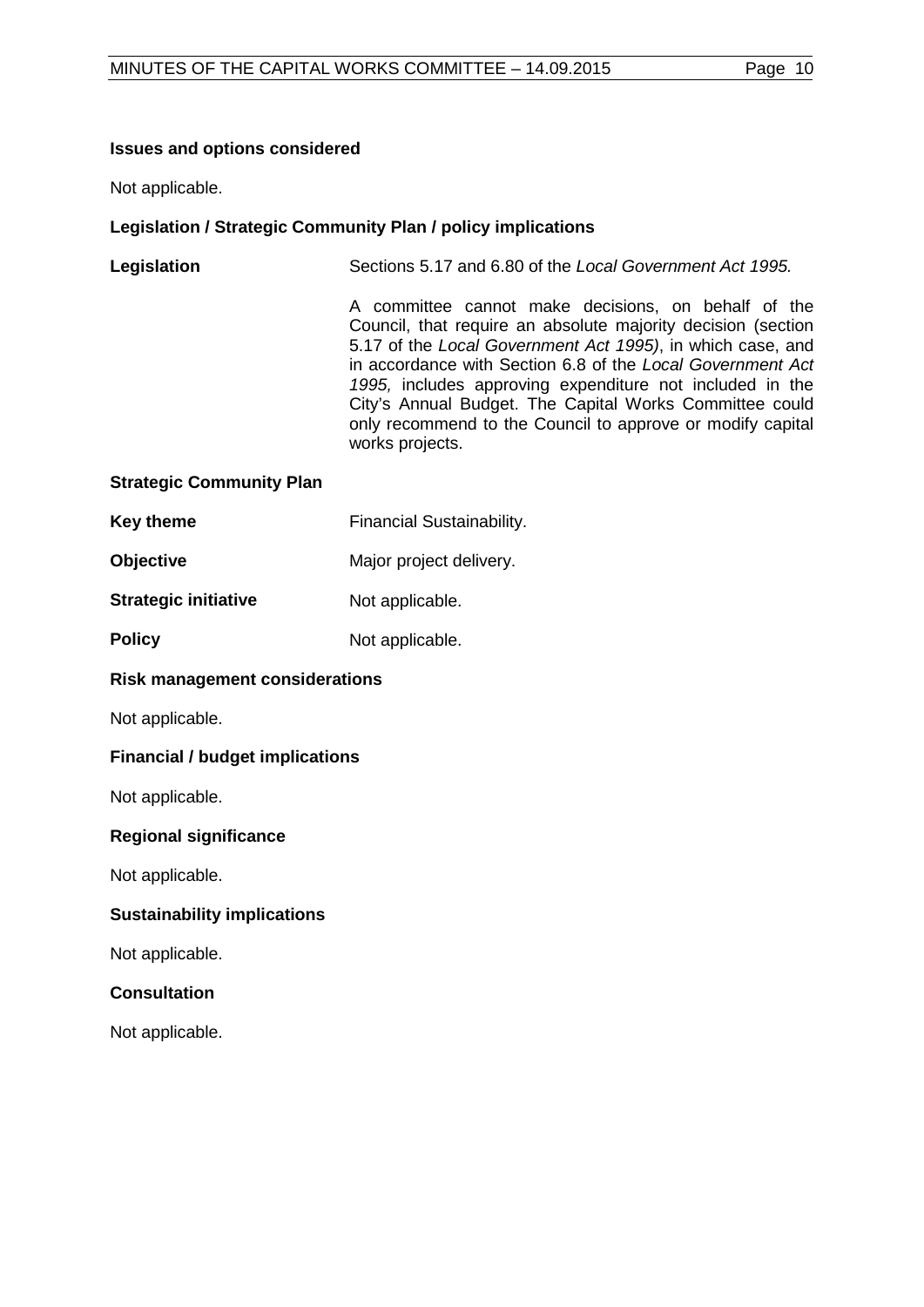#### **COMMENT**

The attached capital works project reports provide an update on the activities undertaken in the last two months.

#### **VOTING REQUIREMENTS**

Simple Majority.

**MOVED Cr Hamilton-Prime, SECONDED Cr Amphlett that the Capital Works Committee NOTES the:**

- **1 bi-monthly capital works project reports forming Attachments 1-10 to this Report;**
- **2 completion of the Broadbeach/Flinders Park Upgrade and the Seacrest Park Floodlighting projects and that no further status reports will be provided for these projects.**

#### **The Motion was Put and CARRIED (6/0)**

**In favour of the Motion:** Cr Hollywood, Mayor Pickard, Crs Amphlett, Corr, Hamilton-Prime and Ritchie.

*Appendix 2 refers*

*To access this attachment on electronic document, click here: [Attach2agnCWC140915.pdf](http://www.joondalup.wa.gov.au/files/committees/CWOC/2015/Attach2agnCWC140915.pdf)*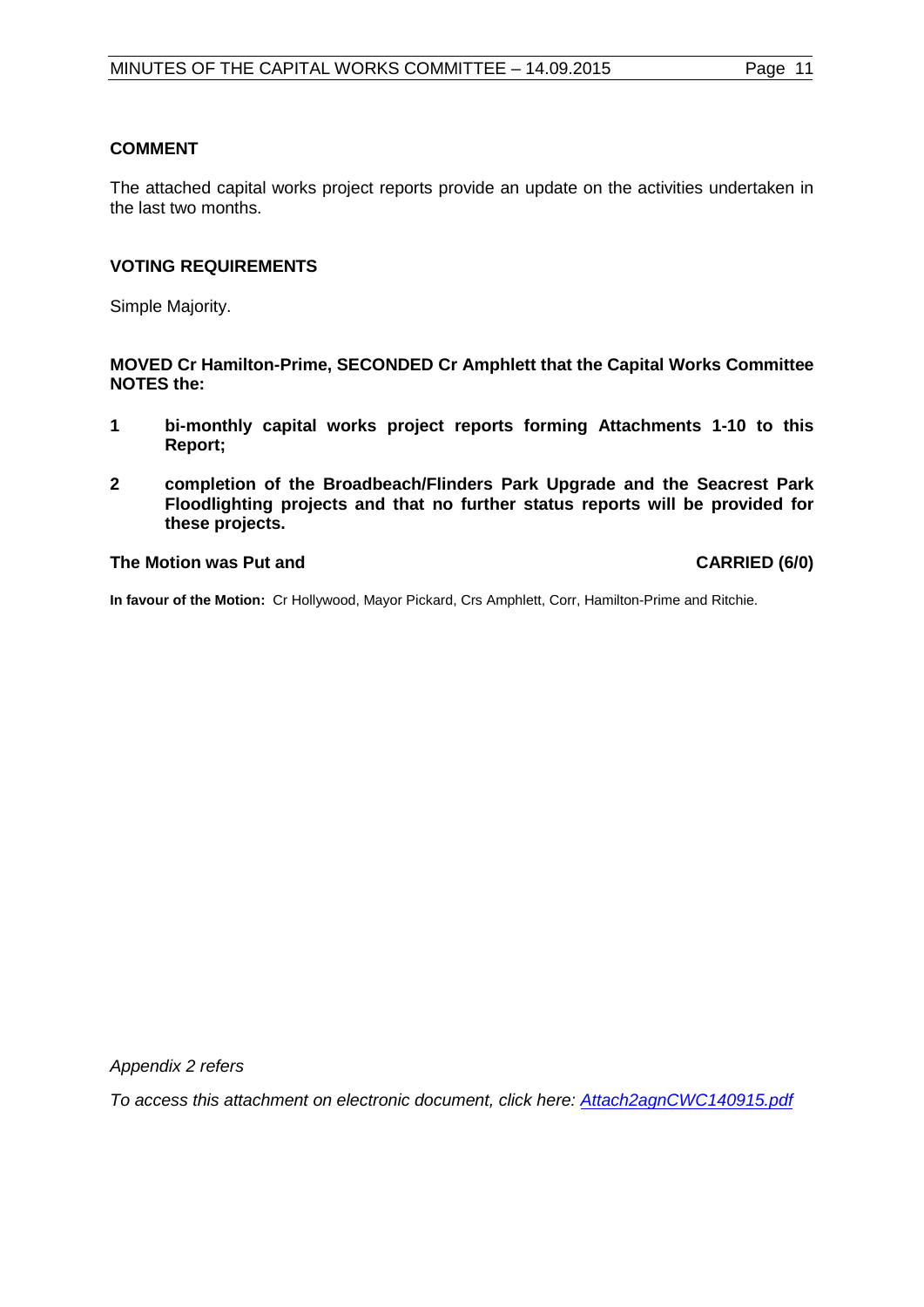## <span id="page-11-0"></span>**ITEM 3 CAPITAL WORKS COMMITTEE PROJECT REPORTING FOR 2015-16**

| <b>WARD</b>                           | All                                                                                                                                                                                              |  |
|---------------------------------------|--------------------------------------------------------------------------------------------------------------------------------------------------------------------------------------------------|--|
| <b>RESPONSIBLE</b><br><b>DIRECTOR</b> | Mr Nico Claassen<br>Infrastructure Services                                                                                                                                                      |  |
| <b>FILE NUMBER</b>                    | 102496, 101515                                                                                                                                                                                   |  |
| <b>ATTACHMENT</b>                     | Attachment 1<br>2015-16 Capital Works Program                                                                                                                                                    |  |
| <b>AUTHORITY / DISCRETION</b>         | Executive - The substantial direction setting and oversight<br>role of Council, such as adopting plans and reports,<br>accepting tenders, directing operations, setting and<br>amending budgets. |  |

#### **PURPOSE**

For the Capital Works Committee to determine which projects in the *2015-16 Capital Works Program* require separate reports to be submitted to the Committee on a bi-monthly basis.

#### **EXECUTIVE SUMMARY**

At the Capital Works Committee meeting held on 5 August 2014 the Committee determined which capital works project reports were required and the frequency of reporting. The project reports related to works scheduled in the *2014-15 Capital Works Program*, several of which have now been completed.

At its meeting held on 23 June 2015 (CJ085-06/15 refers), Council adopted the *2015-16 Capital Works Program.* To assist the Committee in determining which projects they may require project reports on, a copy of the *2015-16 Capital Works Program* is attached (Attachment 1 refers). In addition, this report proposes projects for which the committee may require project reports on.

#### **BACKGROUND**

At its meeting held on 26 June 2012 (CJ121-06/12 refers), Council resolved that:

*"a report be submitted to the August meeting of the Capital Works Committee to determine which projects in the 2012-13 Capital Works Program require separate reports to be submitted to the Committee in more detail;".*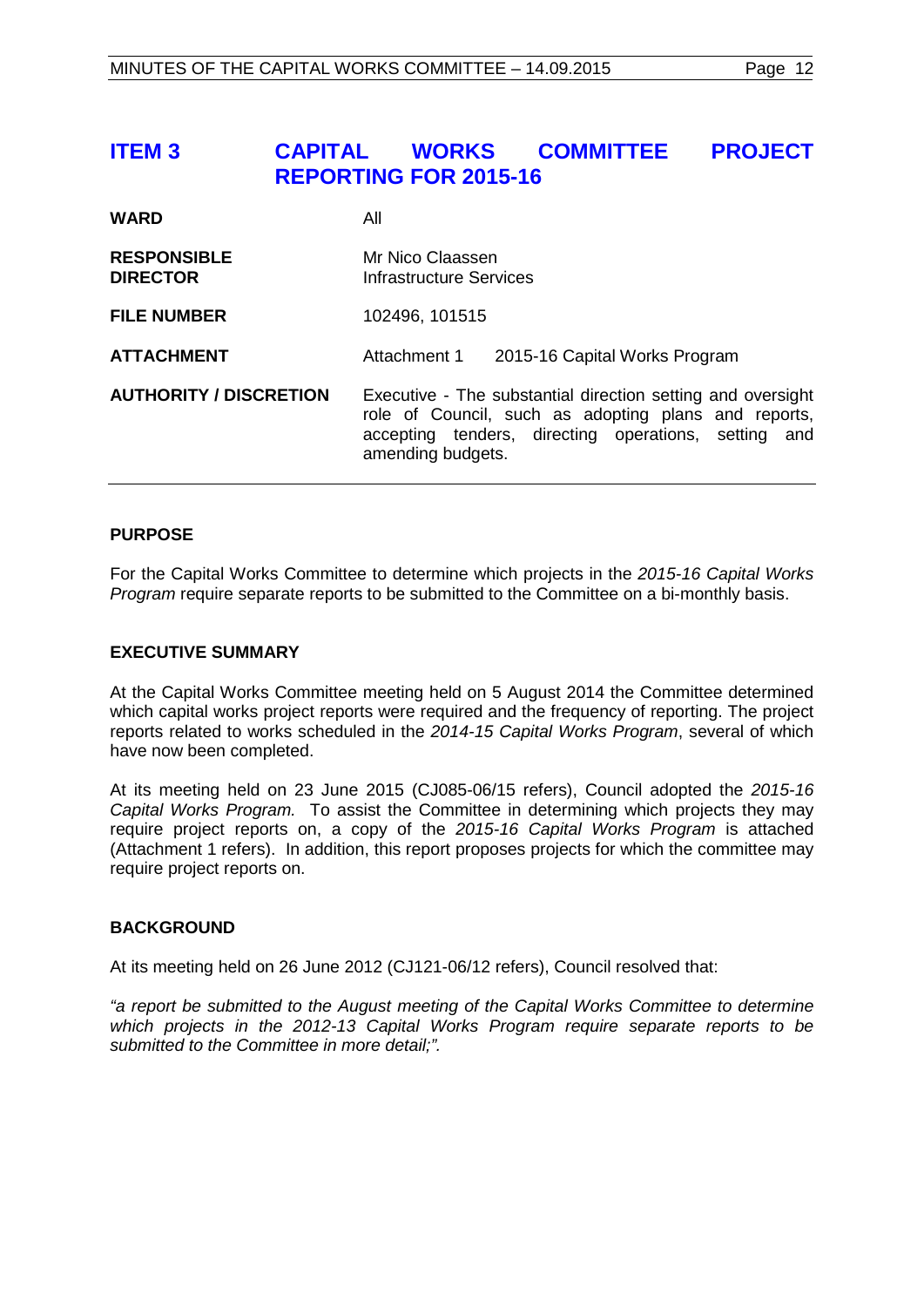### **DETAILS**

At its meeting held on 23 June 2015 (CJ085-06/15 refers), Council adopted the *2015-16 Capital Works Program*. To assist the Committee in determining which projects it may require project reports on, a copy of the *2015-16 Capital Works Program* is provided at Attachment 1. This report also suggests projects which the Committee may wish to consider for project reporting.

Based upon the high profile, impact on the community and the scale of the budget, it is proposed that project reports be provided on a bi-monthly basis for the following projects:

| <b>Project Code</b> | <b>Project description</b>                                        |
|---------------------|-------------------------------------------------------------------|
| <b>BCW2106</b>      | Iluka Sports Centre Refurbishment.                                |
| <b>BCW2520</b>      | Timberlane Park Hall Upgrade.                                     |
| <b>BCW2524</b>      | Kingsley Clubrooms.                                               |
| <b>BCW2569</b>      | <b>SES Winton Road.</b>                                           |
| PDP2089             | James Cook Park Landscape Upgrade.                                |
| RDC2015             | Ocean Reef Road - Marmion Avenue to Oceanside Promenade Dualling. |
| RDC2016             | Whitfords Avenue - Northshore Drive to Belrose Entrance Dualling. |
| <b>RDC2017</b>      | Ocean Reef Road/Joondalup Drive Intersection Upgrade.             |
| STL2003             | Joondalup City Centre Lighting.                                   |
| <b>STL2047</b>      | Chichester Park Floodlighting Upgrade.                            |
| MPP2031             | <b>Bramston Park Facility.</b>                                    |
| MPP2035             | Multi-storey Car Park - Boas Avenue.                              |
| MPP2027             | Marmion Angling and Aquatic Club Parking.                         |
| MPP2054             | Synthetic Hockey Project Warwick.                                 |

#### **Issues and options considered:**

The options available to Council are:

- accept the proposed projects for project reporting
- not accept the proposed projects for project reporting or
- vary the proposed projects for project reporting.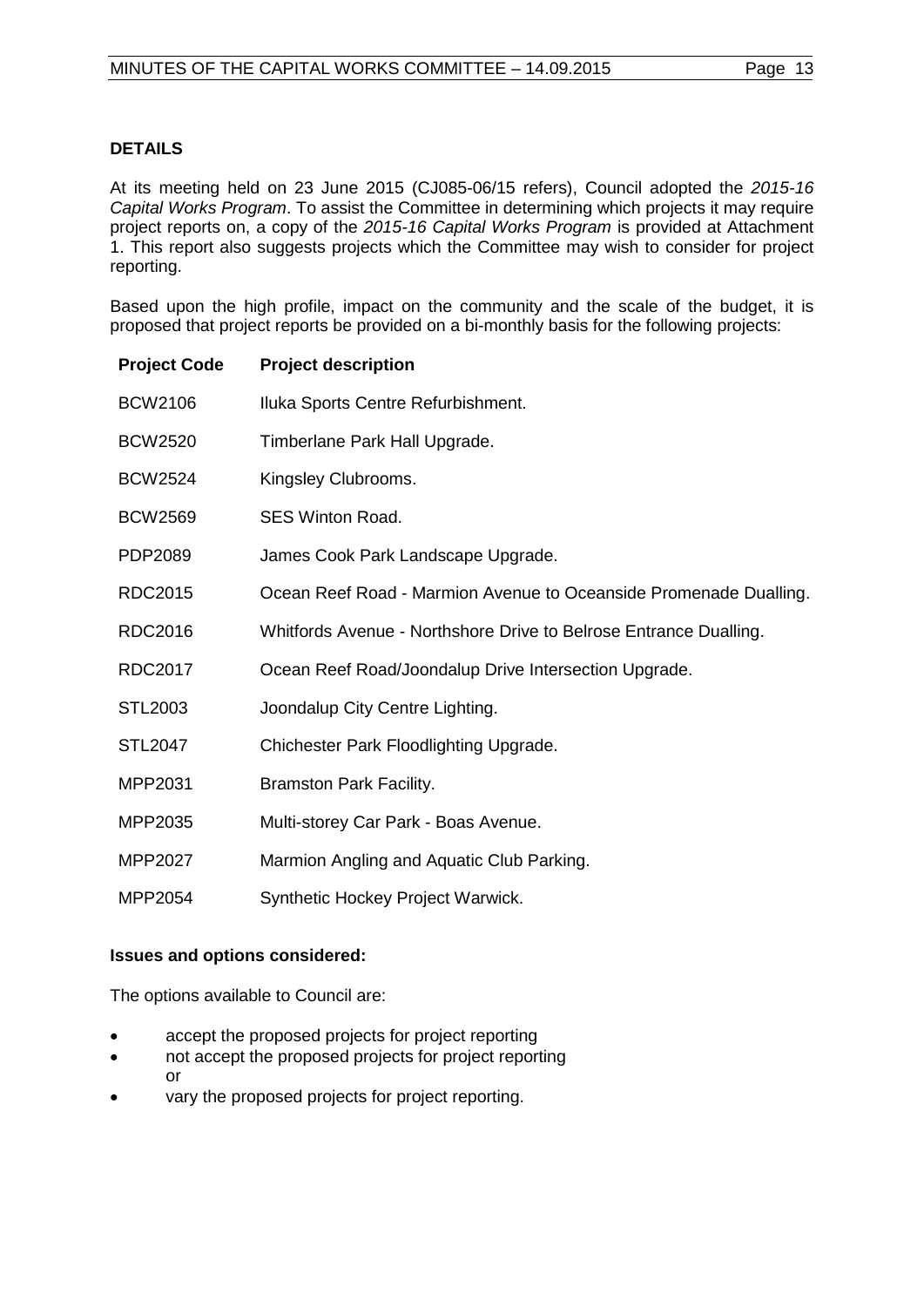## **Legislation / Strategic Community Plan / policy implications**

works projects. **Strategic Community Plan Key theme** Financial Sustainability. **Objective** Major project delivery. **Strategic initiative** Not applicable. **Policy** Not applicable. **Risk management considerations** Not applicable. **Financial / budget implications** Not applicable. **Regional significance** Not applicable. **Sustainability implications** Not applicable. **Consultation**

Not applicable.

### **COMMENT**

An update on capital works activities will be submitted to the Capital Works Committee on a bi-monthly basis.

**Legislation** Sections 5.17 and 6.80 of the *Local Government Act 1995.*

A Committee cannot make decisions, on behalf of the Council, that require an absolute majority decision (section 5.17 of the *Local Government Act 1995)*, in which case, and in accordance with Section 6.8 of the *Local Government Act 1995,* includes approving expenditure not included in the City's Annual Budget. The Capital Works Committee could only recommend to the Council to approve or modify capital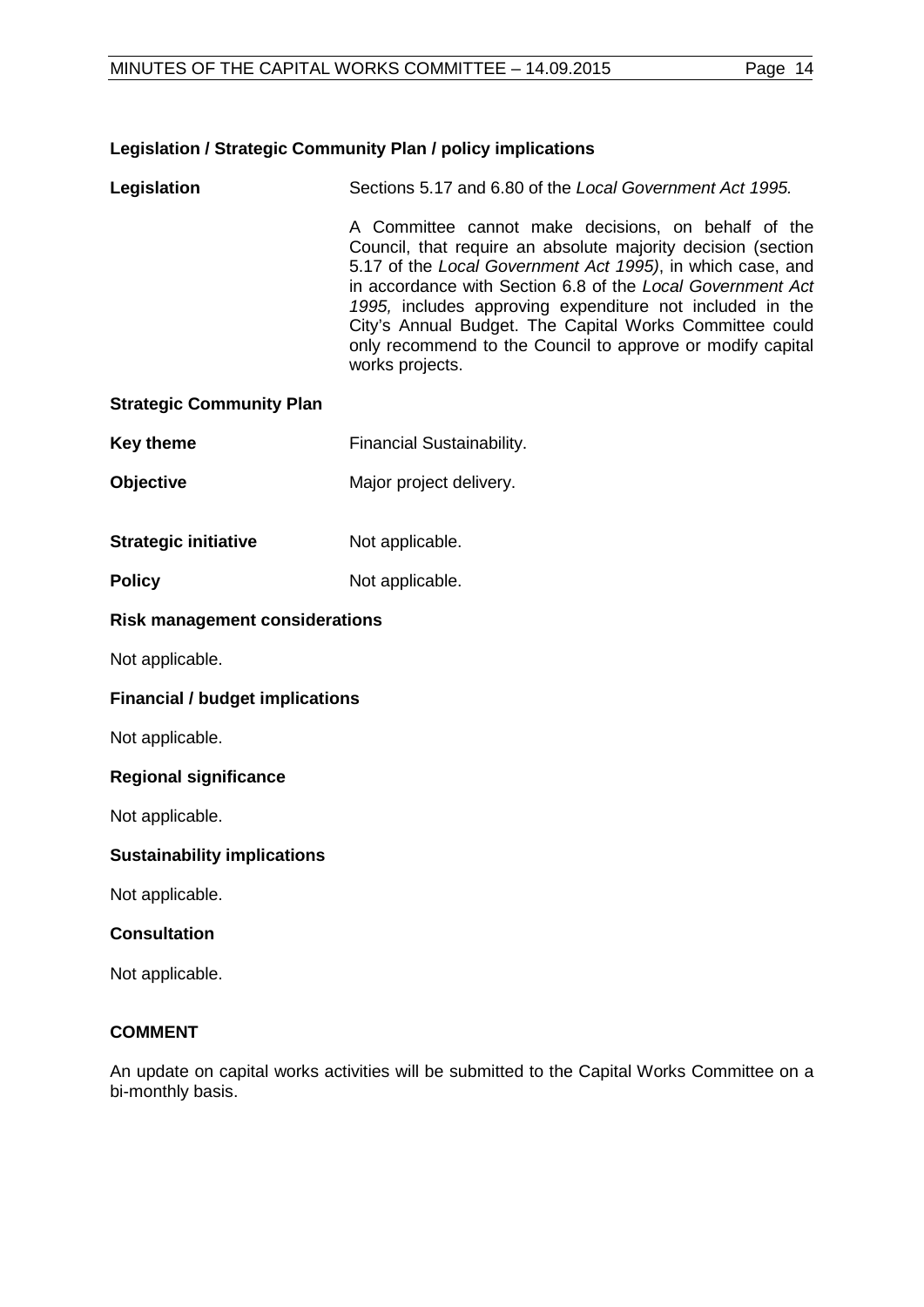#### **VOTING REQUIREMENTS**

Simple Majority.

**MOVED Cr Amphlett, SECONDED Cr Hamilton-Prime that the Capital Works Committee REQUESTS that detailed reports on the following Capital Works Projects are provided on a bi-monthly basis:**

- **1 Iluka Sports Centre Refurbishment;**
- **2 Timberlane Park Hall Upgrade;**
- **3 Kingsley Clubrooms;**
- **4 SES Winton Road;**
- **5 James Cook Park Landscape Upgrade;**
- **6 Ocean Reef Road – Marmion Avenue to Oceanside Promenade Dualling;**
- **7 Whitfords Avenue – Northshore Drive to Belrose Entrance Dualling;**
- **8 Ocean Reef Road/Joondalup Drive Intersection Upgrade;**
- **9 Joondalup City Centre Lighting;**
- **10 Chichester Park Floodlighting Upgrade;**
- **11 Bramston Park Facility;**
- **12 Multi-storey Car Park - Boas Avenue;**
- **13 Marmion Angling and Aquatic Club Parking;**
- **14 Synthetic Hockey Project Warwick.**

#### **The Motion was Put and CARRIED (6/0)**

**In favour of the Motion:** Cr Hollywood, Mayor Pickard, Crs Amphlett, Corr, Hamilton-Prime and Ritchie.

*Appendix 3 refers*

*To access this attachment on electronic document, click here: [Attach3agnCWC140915.pdf](http://www.joondalup.wa.gov.au/files/committees/CWOC/2015/Attach3agnCWC140915.pdf)*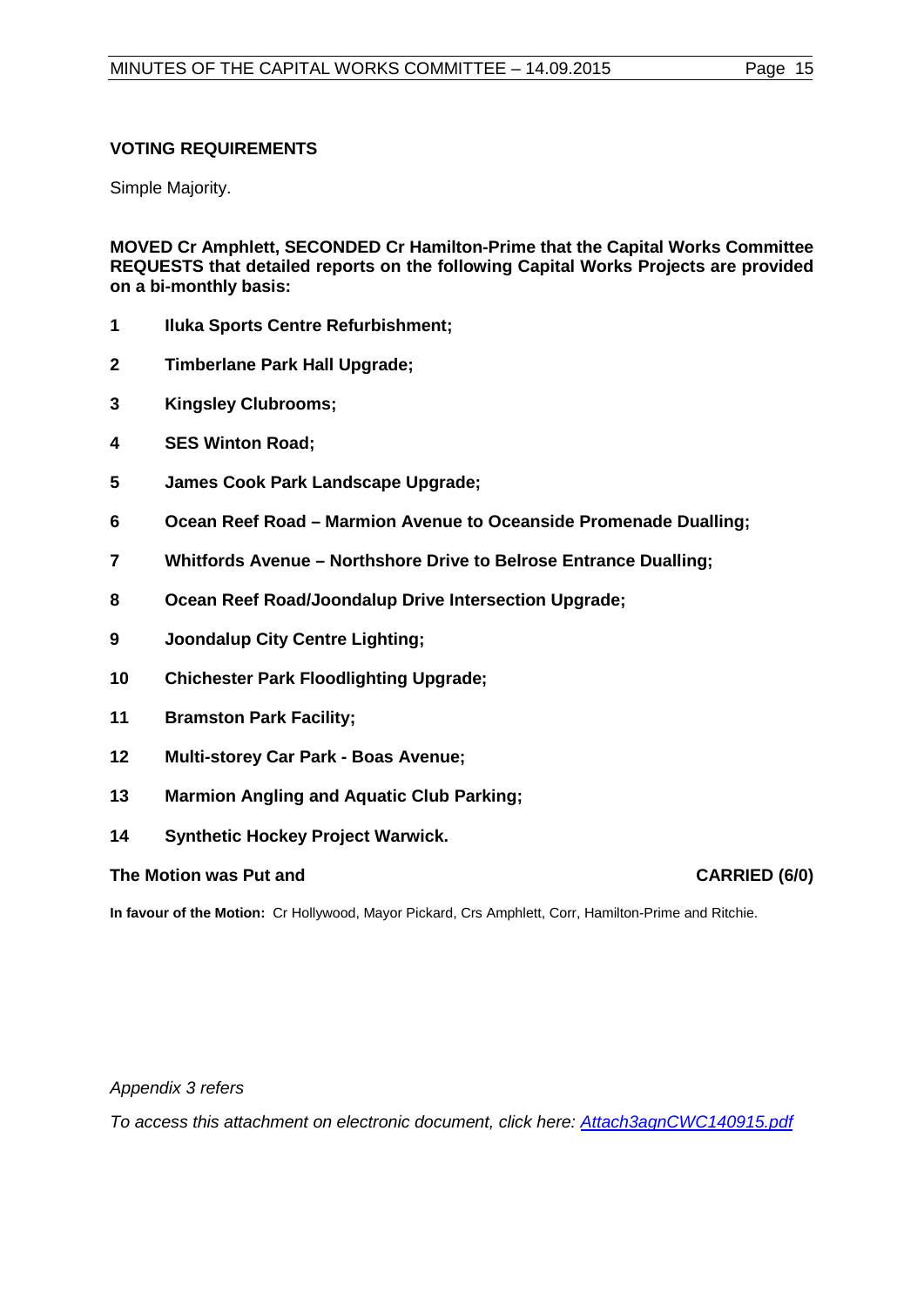## <span id="page-15-0"></span>**ITEM 4 UPDATE ON THE 2015-16 CAPITAL WORKS PROGRAM**

| <b>WARD</b>                           | All                                                                                                                                                    |  |
|---------------------------------------|--------------------------------------------------------------------------------------------------------------------------------------------------------|--|
| <b>RESPONSIBLE</b><br><b>DIRECTOR</b> | Mr Nico Claassen<br>Infrastructure Services                                                                                                            |  |
| <b>FILE NUMBER</b>                    | 102496, 101515                                                                                                                                         |  |
| <b>ATTACHMENTS</b>                    | Attachment 1<br>Capital Works Project Report 2015-16                                                                                                   |  |
| <b>AUTHORITY / DISCRETION</b>         | Information - includes items provided to Council for<br>information purposes only that do not require a decision of<br>Council (that is for 'noting'). |  |

#### **PURPOSE**

For the Capital Works Committee to note the update on the *2015-16 Capital Works Program*.

#### **EXECUTIVE SUMMARY**

The Capital Works Project Report for the 2015-16 program, as at 31 August 2015 is attached (Attachment 1 refers).

*It is therefore recommended that the Capital Works Committee NOTES the report on the Capital Works Projects for 2015-16 as at 31 August 2015 forming Attachment 1 to this Report.*

#### **BACKGROUND**

At its meeting held on 15 May 2012 (CJ094-05/12 refers), Council resolved in part, to establish a Capital Works Committee to:

- *oversee the monthly progress of the City's annual Capital Works Program and review of the City's Five Year Capital Works Program*
- *oversee the long term planning of major capital works projects not being the role of a Council Committee established for such purposes*
- *consider recommendations to modify the City's Capital Works.*

#### **DETAILS**

The Capital Works Project Report for the 2015-16 program as at 31 August 2015, is provided at Attachment 1.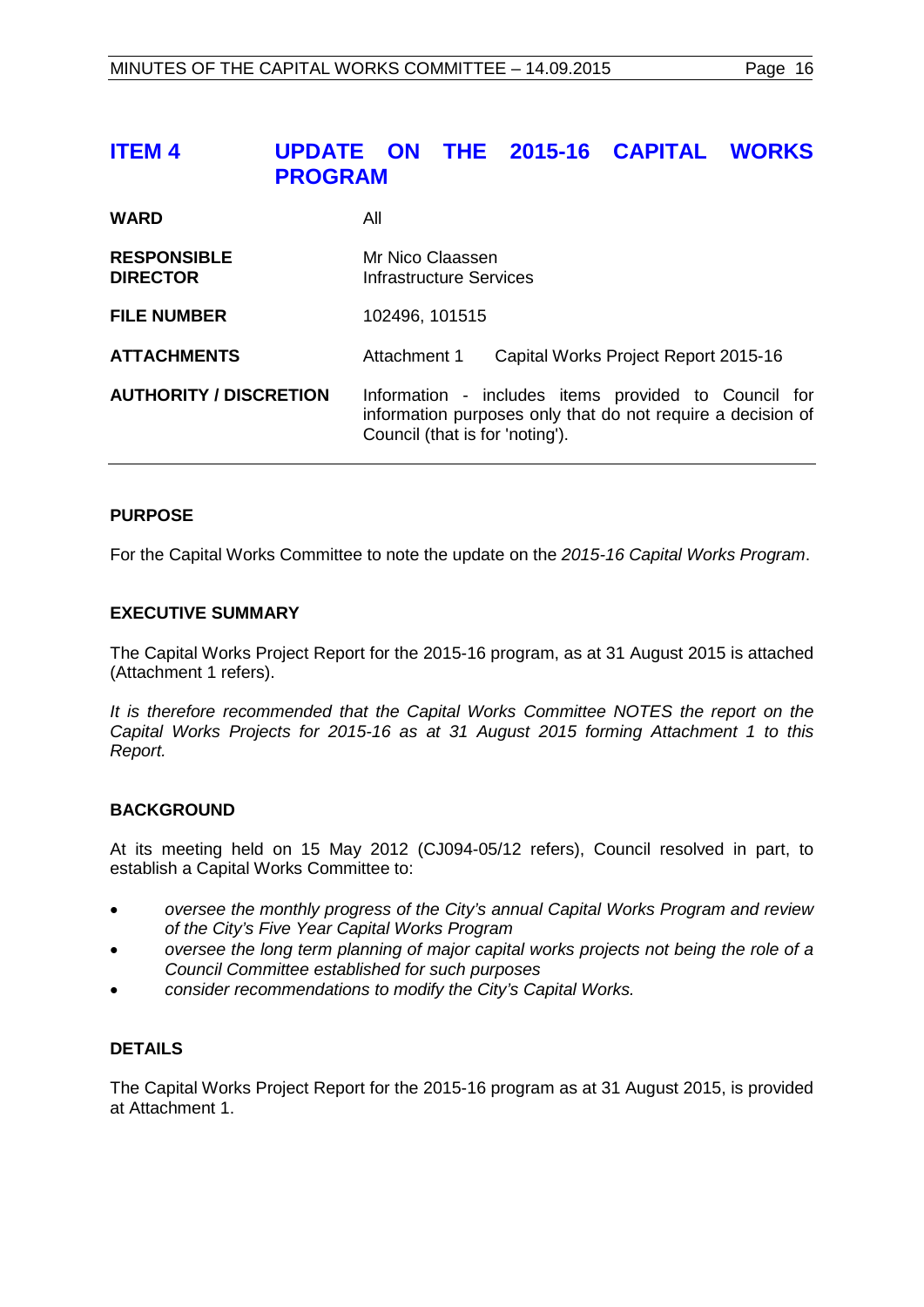#### **Issues and options considered**

Not applicable.

### **Legislation / Strategic Community Plan / policy implications**

## **Legislation** Sections 5.17 and 6.8 of the *Local Government Act 1995.*

A committee cannot make decisions, on behalf of the Council, that require an absolute majority decision (section 5.17 of the *Local Government Act 1995)*, in which case, and in accordance with Section 6.8 of the *Local Government Act 1995,* includes approving expenditure not included in the City's Annual Budget. The Capital Works Committee could only recommend to the Council to approve or modify capital works projects.

#### **Strategic Community Plan**

| <b>Key theme</b> | <b>Financial Sustainability.</b> |
|------------------|----------------------------------|
|------------------|----------------------------------|

- **Objective** Major project delivery.
- **Strategic initiative** Not applicable.
- **Policy** Not applicable.

#### **Risk management considerations**

Not applicable.

#### **Financial / budget implications**

Not applicable.

#### **Regional significance**

Not applicable.

#### **Sustainability implications**

Not applicable.

#### **Consultation**

Not applicable.

#### **COMMENT**

The Capital Works Project Report for the 2015-16 program provides an update on the capital works activities undertaken as at 31 August 2015.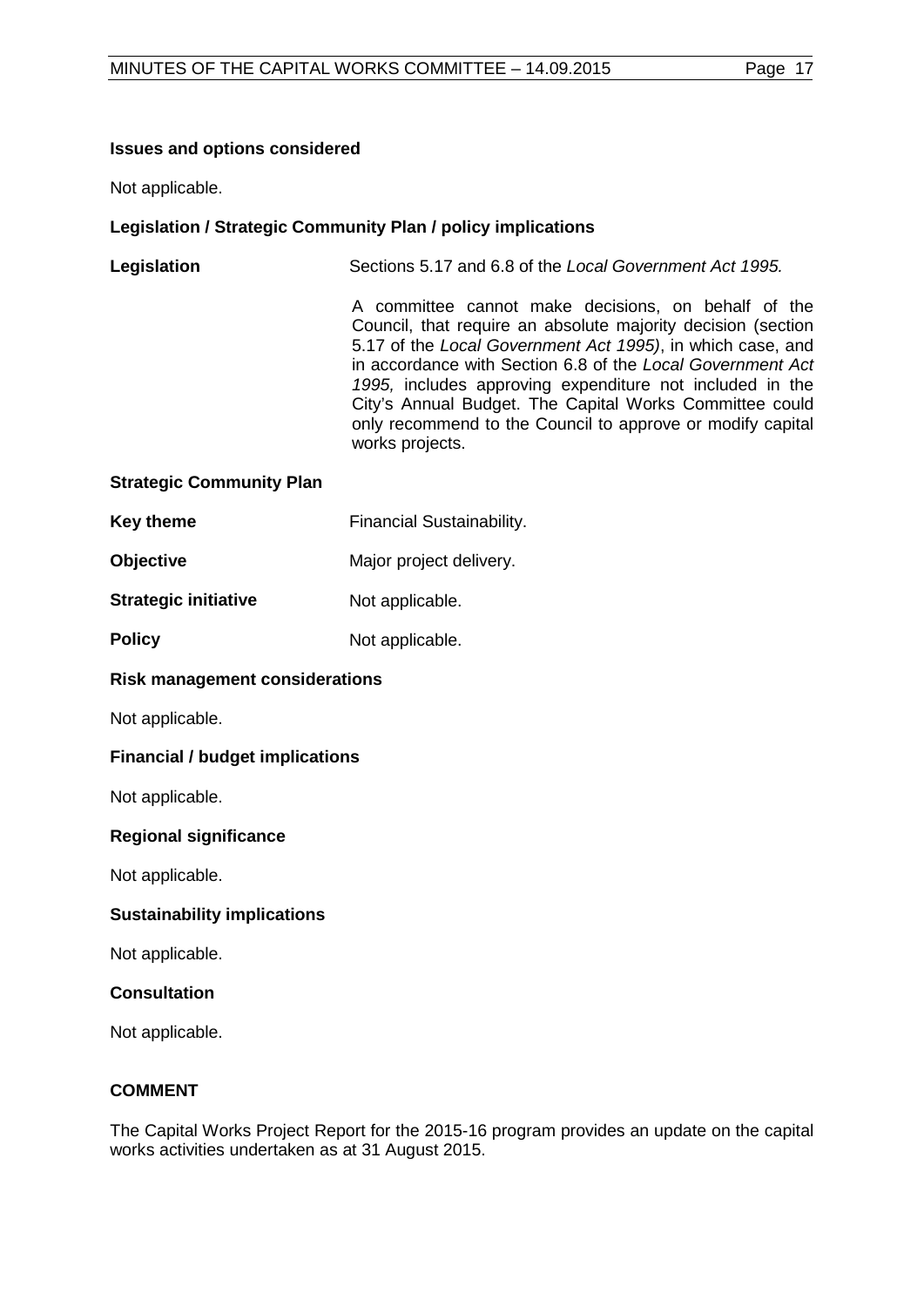#### **VOTING REQUIREMENTS**

Simple Majority.

**MOVED Cr Hamilton-Prime, SECONDED Cr Ritchie that the Capital Works Committee NOTES the report on the Capital Works Projects for 2015-16 as at 31 August 2015 forming Attachment 1 to this Report.**

#### **The Motion was Put and CARRIED (6/0)**

**In favour of the Motion:** Cr Hollywood, Mayor Pickard, Crs Amphlett, Corr, Hamilton-Prime and Ritchie.

*Appendix 4 refers*

*To access this attachment on electronic document, click here: [Attach4agnCWC140915.pdf](http://www.joondalup.wa.gov.au/files/committees/CWOC/2015/Attach4agnCWC140915.pdf)*